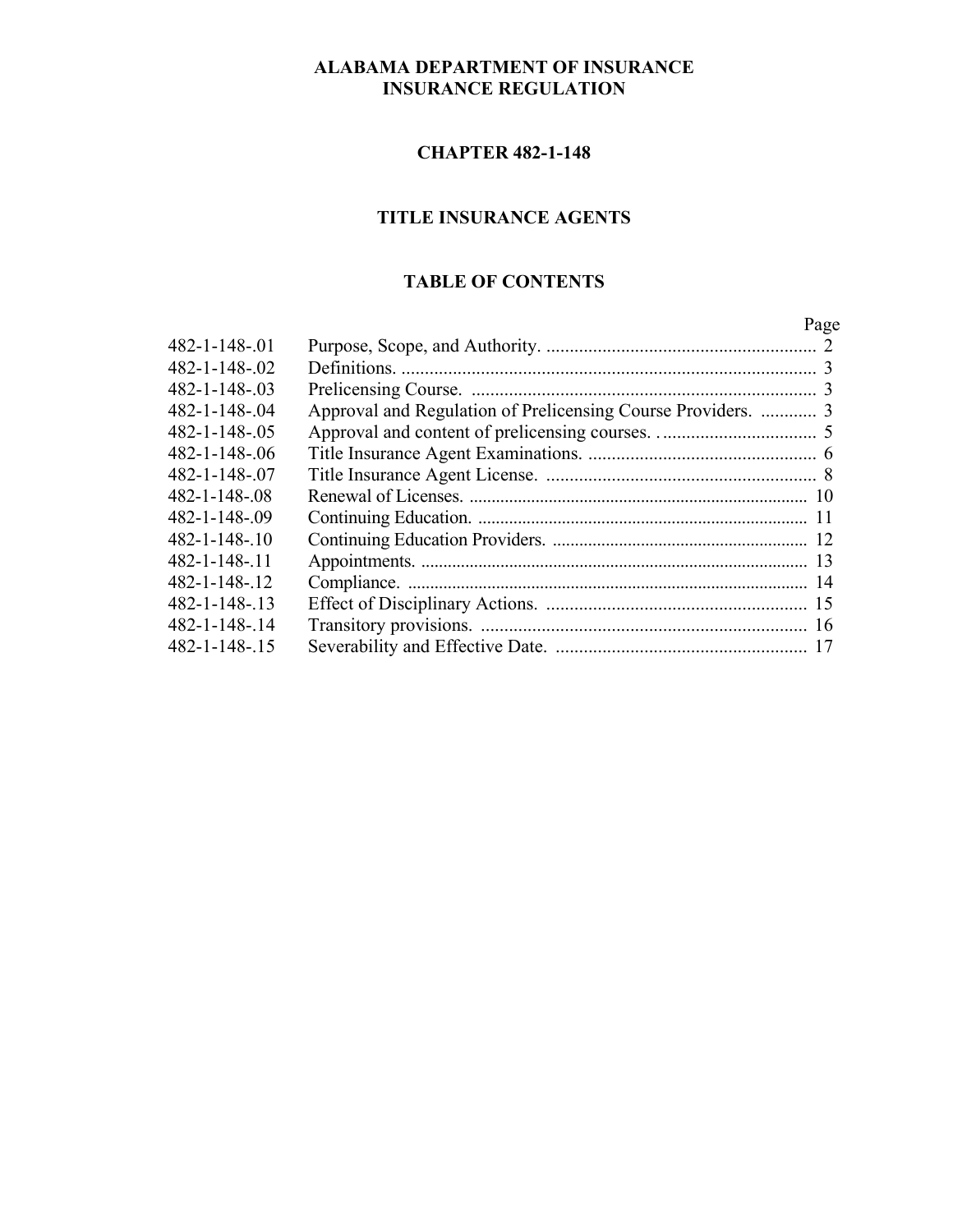## **482-1-148-.01 Purpose, Scope, and Authority.**

(1) The purposes of this chapter are as follows:

(a) To set forth rules and procedural requirements the Commissioner deems necessary to carry out the provisions of Chapter 25 of Ala. Code Tit. 27, relating to the licensing of title insurance agents; the issuance of title insurance agent appointments; the authorization of prelicensing course providers and approval of prelicensing courses; and the various types of disciplinary action concerning licenses and grants of authority.

(b) To set forth the procedures for the renewal of licenses of title insurance agents, as is required by Ala. Code  $\S 27-25-4.2$  (2012).

(c) To implement the continuing education requirements for title insurance agents set forth in Ala. Code § 27-25-4.4 (2012).

(2)(a) This chapter shall apply to individuals and business entities applying for and renewing a title insurance agent license, to persons authorized to provide prelicensing and continuing education courses for title insurance agents, and to all title insurance companies appointing title insurance agents.

(b) Pursuant to Ala. Code § 27-25-3, attorneys licensed by the Alabama State Bar are exempt from the licensing requirements of this chapter. If a licensed attorney chooses to do business through an entity law firm, that entity law firm shall be likewise exempt from the licensing requirements of this chapter. Should a licensed attorney choose to do title insurance business through an entity separate and apart from a law firm, that entity will be subject to the title agent licensing requirements of this chapter and at least one individual must be licensed as an individual title insurance agent, even if that person is a licensed attorney who would otherwise be exempt from licensing. Likewise, should an individual who is not a licensed attorney seek to do business as a title insurance agent through an entity law firm, then the entity law firm would be subject to the licensing requirements of this chapter.

(3) This chapter is adopted pursuant to Ala. Code §§ 27-25-3, 27-25-4, and 27-25- 8 (1975).

**Author:** Commissioner of Insurance

**Statutory Authority:** Ala. Code §§ 27-25-4, et seq. (2012), 27-25-8 (2001) & 27-25-3 (2016)

**History:** New October 18, 2012, effective January 1, 2013; Revised November 10, 2016, Effective December 15, 2016

**482-1-148-.02 Definitions.** Unless the context otherwise requires, terms found in this chapter are used as defined in Ala. Code § 27-25-3 (1975). Additionally, the following terms shall be defined for purposes of this chapter as follows: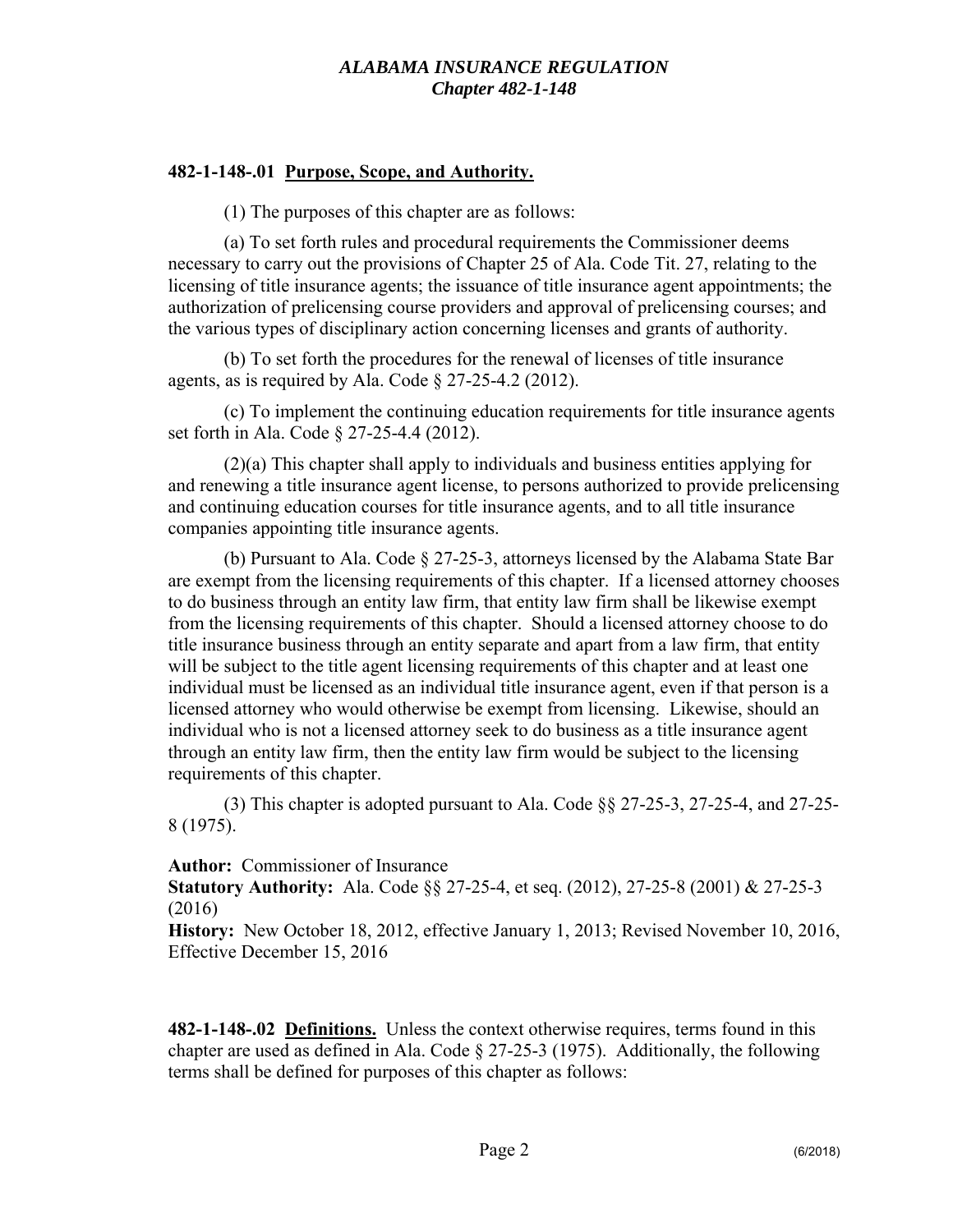(a) BUSINESS ENTITY. A domestic entity properly formed and existing under Ala. Code Tit. 10A (2011).

(b) INDIVIDUAL. A natural person.

(c) LICENSEE. A title insurance agent licensed in accordance with this chapter.

(d) NAIC. The National Association of Insurance Commissioners or its affiliates or subsidiaries, and any successor thereof.

(e) NIPR. The National Insurance Producer Registry.

(f) PERSON. An individual or business entity.

(g) PRELICENSING COURSE. A course of study approved by the Commissioner as satisfying the prelicensing education requirements of Ala. Code § 27- 25-4.3 and offered through a prelicensing course provider authorized by the Commissioner to issue certificates of course completion.

(h) PRINCIPAL PLACE OF BUSINESS. The place from which a business entity's officers or other principals direct, control, and coordinate the entity's business activities.

**Author:** Commissioner of Insurance

**Statutory Authority:** Ala. Code §§ 27-25-4, et seq. (2012) & 27-25-8 (2001) **History:** New October 18, 2012, effective January 1, 2013

# **482-1-148-.03 Prelicensing Course.**

(1) An individual subject to the examination requirement set forth in Rule 482-1- 148-.06 must complete a prelicensing course in order to take the title insurance agent examination.

(2) The prelicensing course must have been completed within twelve (12) months before the date of the examination.

(3) An individual is required to present a certificate of completion of the prelicensing course, together with photographic identification, as a condition for taking the title insurance agent examination.

**Author:** Commissioner of Insurance **Statutory Authority:** Ala. Code §§ 27-25-4, et seq. (2012) & 27-25-8 (2001) **History:** New October 18, 2012, effective January 1, 2013

#### **482-1-148-.04 Approval and Regulation of Prelicensing Course Providers.**

(1) A prelicensing course provider must be approved by the Commissioner to issue certificates of prelicensing course completion before offering or conducting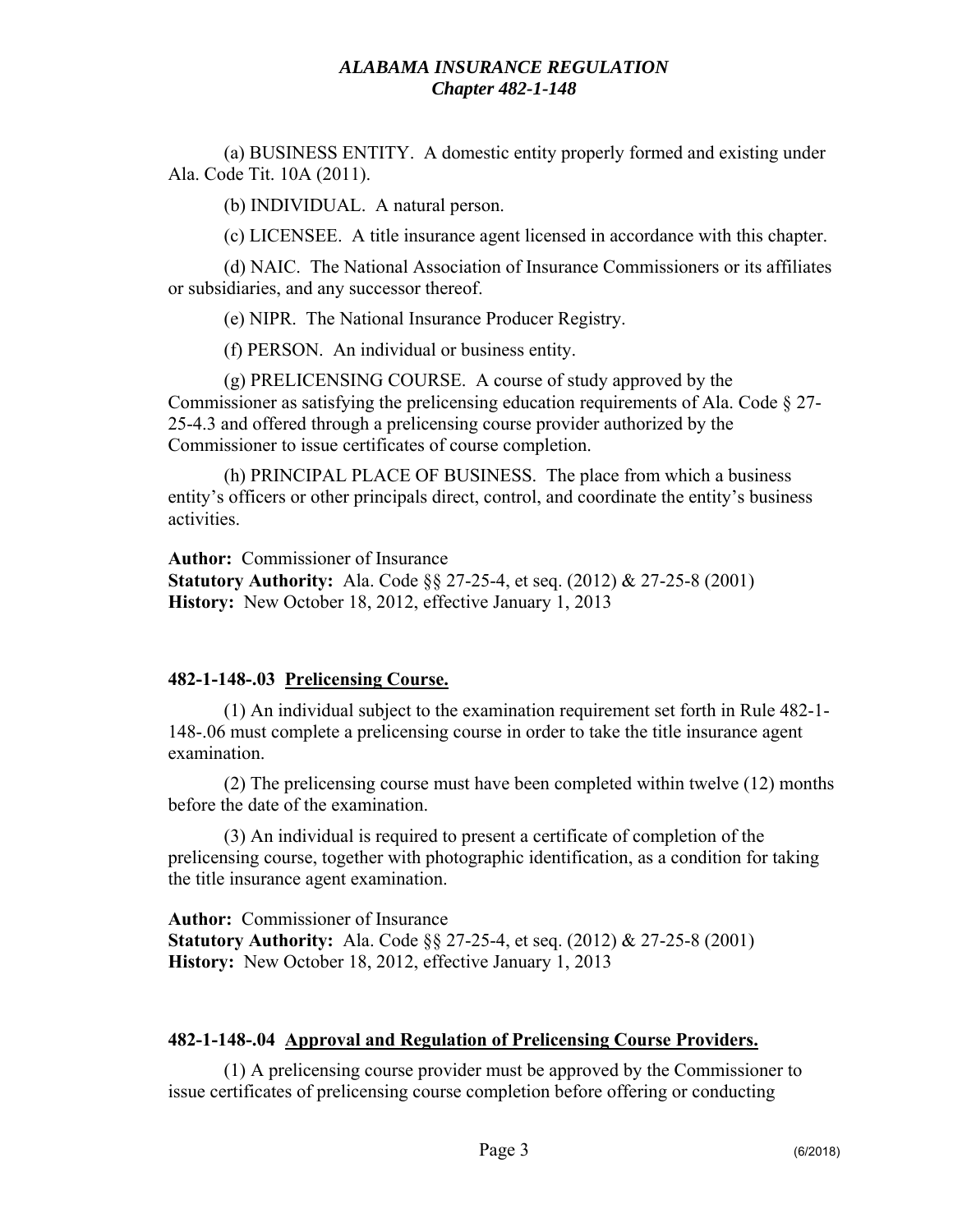prelicensing courses. Prelicensing courses offered through, and certificates of course completion issued by, unapproved providers will not be accepted as valid for purposes of this chapter.

(2) The application for approval will be on a form or in a format prescribed by the Department. Approval is valid for a calendar year, expiring on December 31 of that year. Beginning on or about October 1, an approved provider may request approval for the next succeeding calendar year in accordance with instructions provided by the Department. A provider must have applied for and obtained approval before offering or conducting courses in the next succeeding calendar year. The initial fee for approval of a prelicensing provider is hereby set at \$75. The annual renewal fee for a prelicensing provider is hereby set at \$50.

(3) The provider shall furnish each individual successfully completing a prelicensing course a certificate of completion as provided by the department, signed by the prelicensing course instructor or provider, that contains the name of the prelicensing course provider, the student's full name, the line of authority covered by the course, the beginning date, the date of completion, and the number of course hours completed.

(4) Prelicensing course providers shall maintain for a minimum of three (3) years records that reflect each individual who has successfully completed a prelicensing course and make such records available for review by the Commissioner upon request.

(5) The Commissioner may audit any approved provider at any time. An audit may include, but is not limited to, a review of the attendance and curriculum records and observation of instructional sessions. The provider shall furnish such records, data, or information, or provide such other assistance, as the Commissioner may request incident to the audit.

(6) A prelicensing course provider may be placed on probation or its authority suspended or revoked for any of the following reasons:

(a) The provider offered or conducted prelicensing courses during a time when it was not approved to do so.

(b) The provider offered or conducted a prelicensing course not approved by the Commissioner.

(c) The provider issued certificates of completion during a time when it was not approved to do so or for prelicensing courses not approved by the Commissioner.

(d) The content of an approved prelicensing course was significantly changed without notice to and prior approval from the Commissioner.

(e) A certificate of completion was issued to a person who did not actually complete the course.

(f) A certificate of completion was not issued to a person who had actually completed the course.

(g) The provider's annual passing ratio for first time testers over the last year is less than 70% of the statewide passing ratio for first time testers.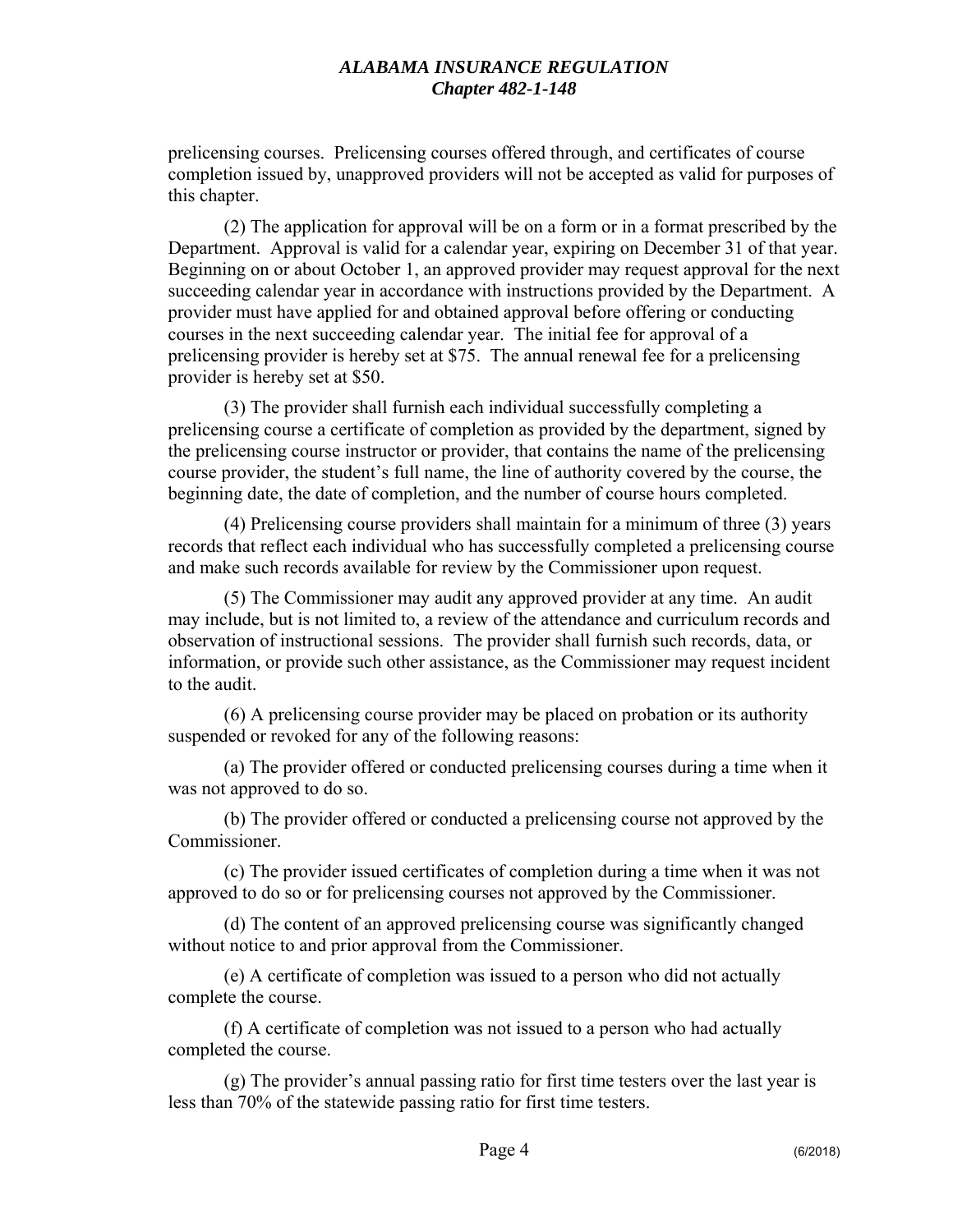(h) Within fifteen (15) days after the date of the Commissioner's written request (or within such time as the request may provide), the provider fails to respond or provide the records, data, or information requested.

(7) A decision to place a provider in probationary status may be made without a preceding hearing, but the provider will be allowed 30 days from the date of the notice of such action within which to appeal the action to the Commissioner. An alleged course of conduct or acts or omissions which the Department believes to justify suspension or revocation will be made in the form of an administrative complaint on which the provider may request a hearing before a decision is made. Administrative proceedings, including hearings, will be conducted in accordance with Regulation 482-1-065 to the extent applicable to the nature of the proceeding.

(8) A provider on probation is allowed to become or remain authorized and to renew an existing authority, as applicable, if the provider has complied or is complying with the conditions specified in the notice imposing the probation during the stated term of the probation. During the term of the probation, the provider remains subject to all applicable requirements of the Insurance Code and this Chapter. If so stated in the notice imposing the probation, failure to comply with the conditions set forth in the probation notice may result in the immediate suspension or revocation of the provider authority without further administrative proceedings.

(9) Reinstatement of approval of a prelicensing course provider after a suspension or revocation is at the sole discretion of the Commissioner and is conditioned upon the receipt of satisfactory proof that the conditions leading to the suspension or revocation have been corrected and the possibility of reoccurrence of the violation has been substantially mitigated or eliminated.

**Author:** Commissioner of Insurance **Statutory Authority:** Ala. Code §§ 27-25-4, et seq. (2012) & 27-25-8 (2001) **History:** New October 18, 2012, effective January 1, 2013

#### **482-1-148-.05 Approval and content of prelicensing courses.**

(1) Each prelicensing course must be approved by the Commissioner before the course is offered or conducted. Approval of a provider to issue certificates of course completion as provided in Rule 482-1-148-.04 is not approval of any particular prelicensing course offered or proposed to be offered by the provider. A certificate of course completion for an unapproved course will not be accepted as valid for purposes of this chapter.

(2) Approved courses must consist of twenty (20) classroom hours or equivalent individual instruction.

(3) To request approval, the provider shall file with the Commissioner in a format prescribed by the Department all of the following: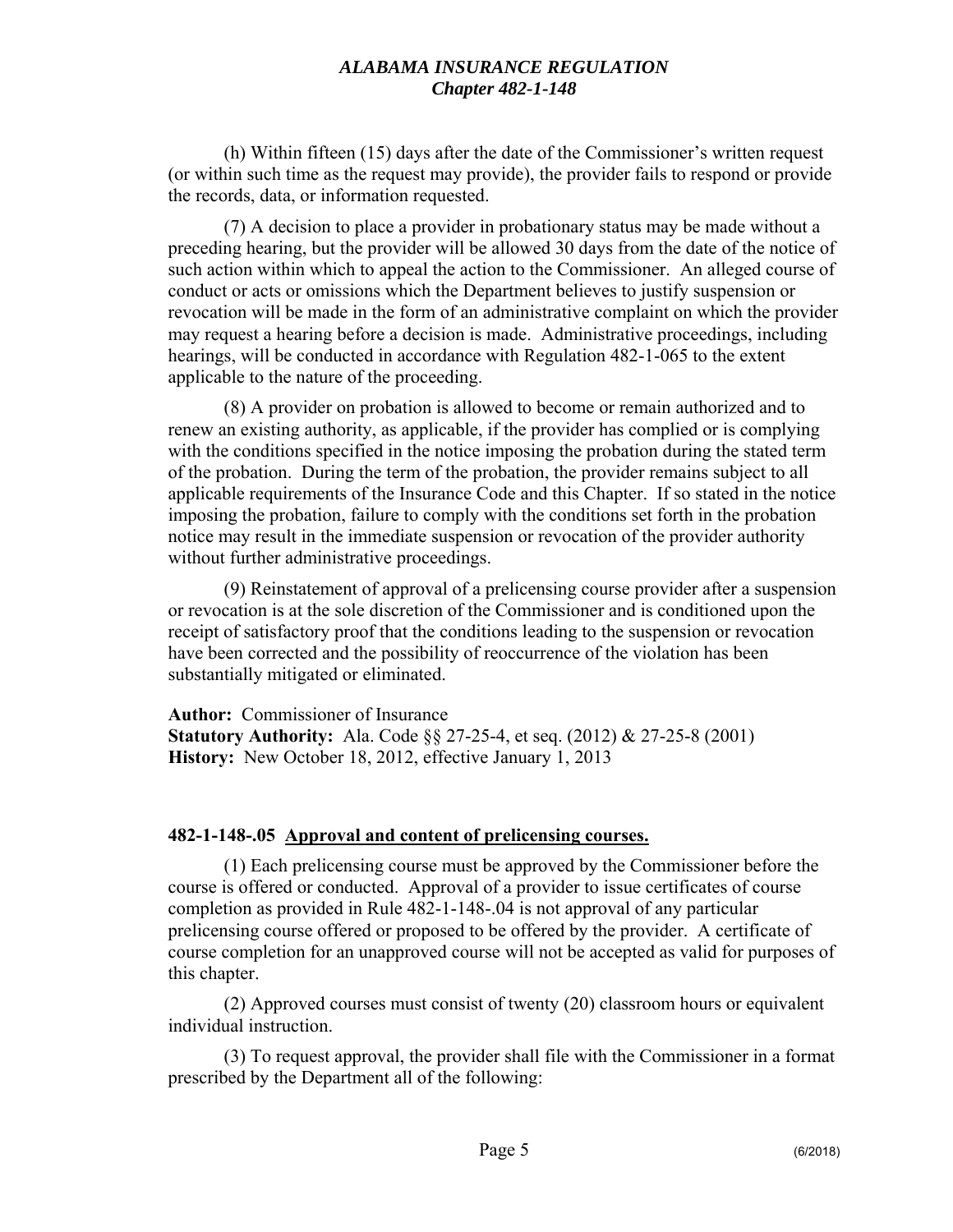(a) An outline of the proposed course, including instructional time for each course major component.

(b) A list of instructional materials used.

(c) The name or names of the instructors.

(d) The category or categories of license for which the course is intended to prepare applicants for licensing.

(e) Such additional or supplemental information as the Commissioner may request, including, but not limited to, further detail of the proposed course content or copies of any instructional materials to be used.

(4) The provider's submission must show that the subject matter of the prelicensing course pertains to title insurance, the course covers the general principles of title insurance, the duties and responsibilities of a title insurance agent, and the title insurance laws and regulations of this state, and the course addresses all of the following:

(a) Study and analysis of the fundamentals of title insurance.

(b) Study and analysis of various kinds of title insurance policies, endorsements, riders, and other title insurance policy contract documents.

(c) Study and analysis of the manner in which title insurance rates are established and implemented.

(d) Study and analysis of the basic title insurance licensing requirements set forth in the statutes and regulations of this state.

(e) Such additional material as the Commissioner may from time to time require by notice to course providers.

(5) Instructors must be knowledgeable of the title insurance industry and all aspects of the insurance law applicable to title insurance.

(6) The Commissioner may review any approved course at any time and may cancel approval of the course with regard to future offerings upon a finding that the course, as designed, structured, or conducted and/or its content and materials is not adequate for its stated purpose. Said review shall include, but not be limited to, the review of curriculum records, review of attendance records, student evaluation forms or reports, and observation of instructional sessions in progress.

**Author:** Commissioner of Insurance **Statutory Authority:** Ala. Code §§ 27-25-4, et seq. (2012) & 27-25-8 (2001) **History:** New October 18, 2012, effective January 1, 2013

#### **482-1-148-.06 Title Insurance Agent Examinations.**

(1)(a) Except as provided in paragraph (2), all individuals must successfully pass an examination prior to becoming licensed as a title insurance agent.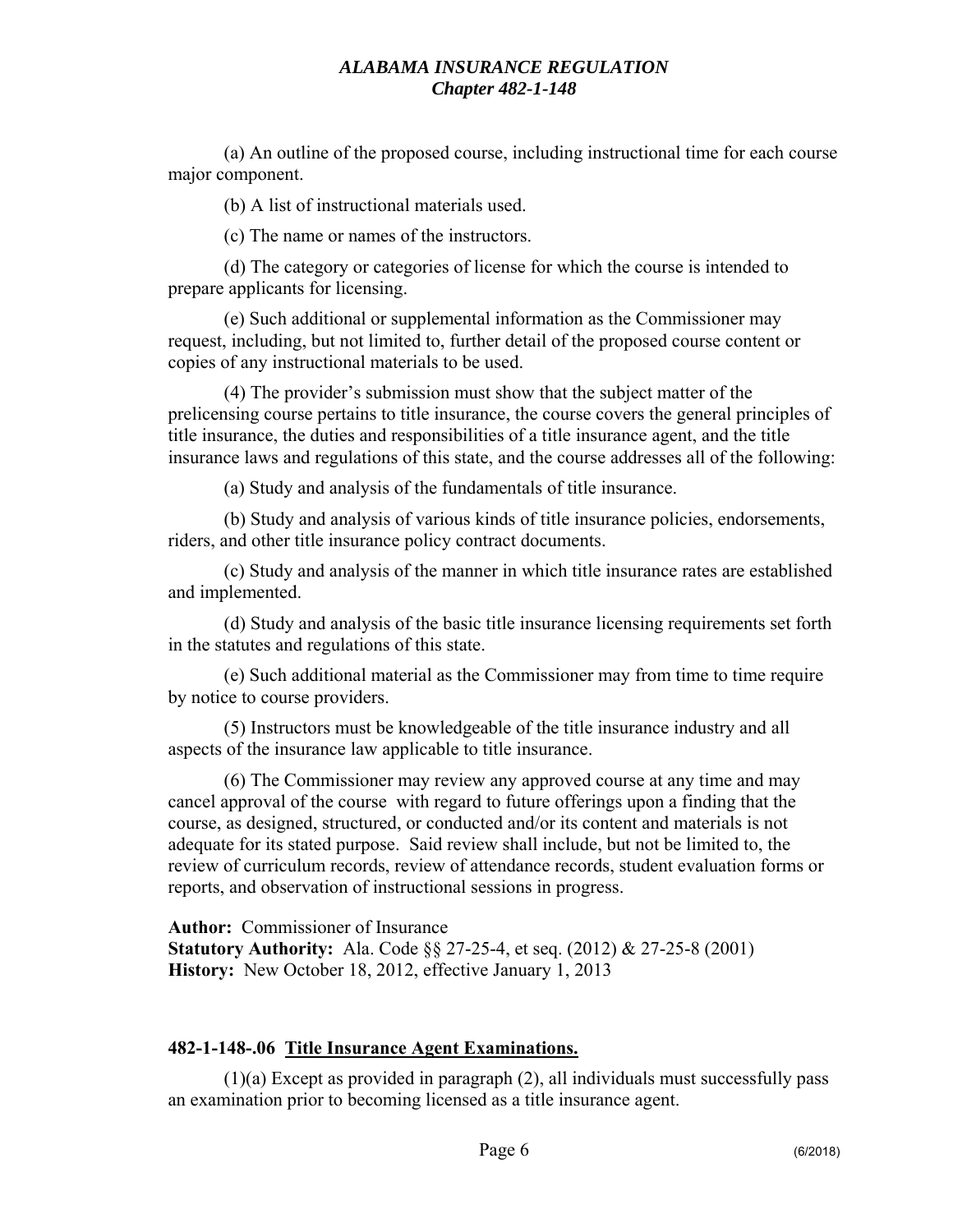(b) An outline of the examination will be posted on the Department's Web site setting forth the number of questions on the examination from each test section and the time allowed within which to complete the examination.

(2) An individual is exempt from the examination requirement only as follows:

(a) If, on or before March 31, 2013, the individual can establish to the satisfaction of the commissioner that from January 1, 2008, to December 31, 2012, the individual was an authorized signatory for title commitments, title insurance policies, and title insurance policy endorsements on behalf of a title insurer properly authorized to conduct the business of title insurance in this state.

(b) The individual was previously licensed as a title insurance agent in this state after having passed the examination or being exempt from the examination under paragraph (a), but only if the application is received within twelve (12) months of the cancellation of the individual's previous license and if, at the time of the cancellation, the individual was in good standing with this department.

(3) Examination Passing Grade.

(a) Prior to an examination, each question will be valued with the sum of the values equaling 100.

(b) After an examination, the value of each question answered correctly will be counted and the sum of the values totaling 70 or more shall constitute a passing grade.

(4) Limitations on Repeat Examinations.

(a) If an individual takes and fails to pass two examinations, the individual must wait a minimum of ninety (90) days after the last failure before the individual can again take the examination.

(b) If an individual thereafter fails the examination two additional times, the individual must wait a minimum of one hundred eighty (180) days after the last failure before each subsequent examination.

(c) The waiting periods described in paragraphs (a) and (b) expire twenty-four (24) months after the date of the last failed examination.

(5) An individual passing an examination will be furnished an examination results certificate by the examination administrator. This certificate must be kept by the individual and presented to Department of Insurance upon request.

(6) Examination results certificates are valid for one year from the date of issuance.

(7) An individual shall pay a non-refundable fee of \$75 for each examination scheduled.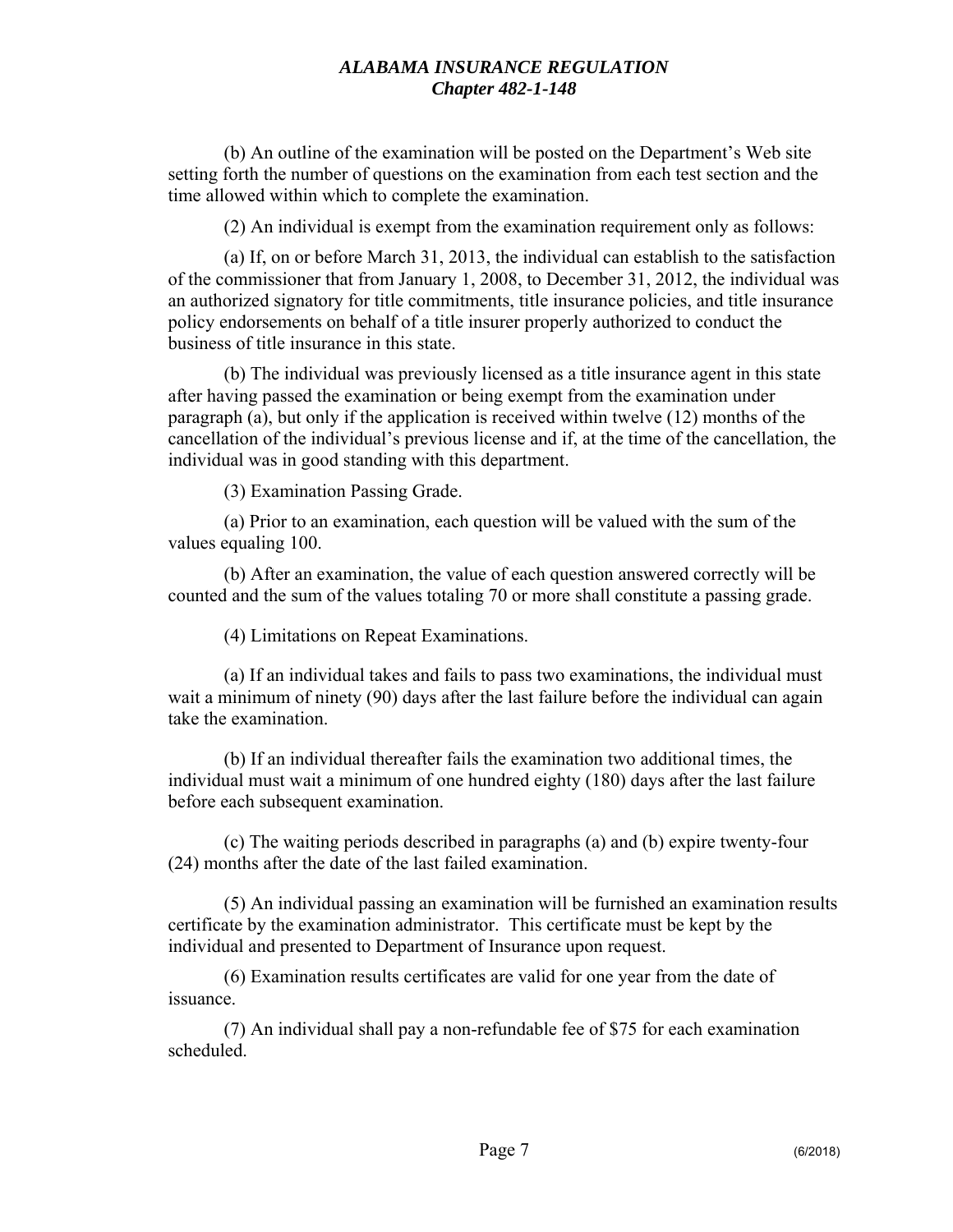**Author:** Commissioner of Insurance **Statutory Authority:** Ala. Code §§ 27-25-4, et seq. (2012) & 27-25-8 (2001) **History:** New October 18, 2012, effective January 1, 2013

### **482-1-148-.07 Title Insurance Agent License.**

(1) All title insurance commitments, policies and endorsements issued by a title insurance agent and insuring an interest in real property situated in this state must be issued and signed by a duly licensed and appointed title insurance agent. The signature block shall contain the license number for the issuing agent and of the signing agent.

(2) Business Entity Agent. A business entity may be issued a title insurance agent license in accordance with the following:

(a) To be licensed as a title insurance agent, a business entity must be an Alabama entity properly formed and existing under Ala. Code Tit. 10A (2011), and must have its principal place of business physically located in this state. A sole proprietorship can only be licensed as an individual title agent. One or more individuals doing business under a trade name cannot obtain a business entity title agent license absent formal organization as an entity.

(b) The entity shall complete the Department's on-line licensing process to become licensed as a title insurance agent.

(c) The business entity license applicant must identify at least one licensed individual title insurance agent designated as responsible for the business entity's compliance with all applicable laws, rules and regulations, and designated to act as signatory on title insurance commitments, policies and endorsements issued by the business entity agent. The licensed individual title insurance agent so designated must have such a degree of affiliation with the entity in terms of an ownership interest in the entity, a role as an officer or director, employment relationship, or otherwise as reasonably assures that the licensed individual agent can cause or influence the entity's compliance with all applicable laws, rules, and regulations, including but not limited to the requirements set forth in paragraph (3) below.

(d) Business entity title insurance agents must be appointed to act on behalf of a title insurer and must be appointed by each title insurer it represents. A business entity is deemed to be representing or acting on behalf of a title insurer upon entering into an agency contract or agreement with the insurer. Each individual title insurance agent acting on behalf of the business entity title agent must also be appointed to represent the insurer.

(3) Individual Agent. An individual may be issued a title insurance agent license in accordance with the following:

(a) The individual must be at least 19 years of age.

(b) The individual must be either: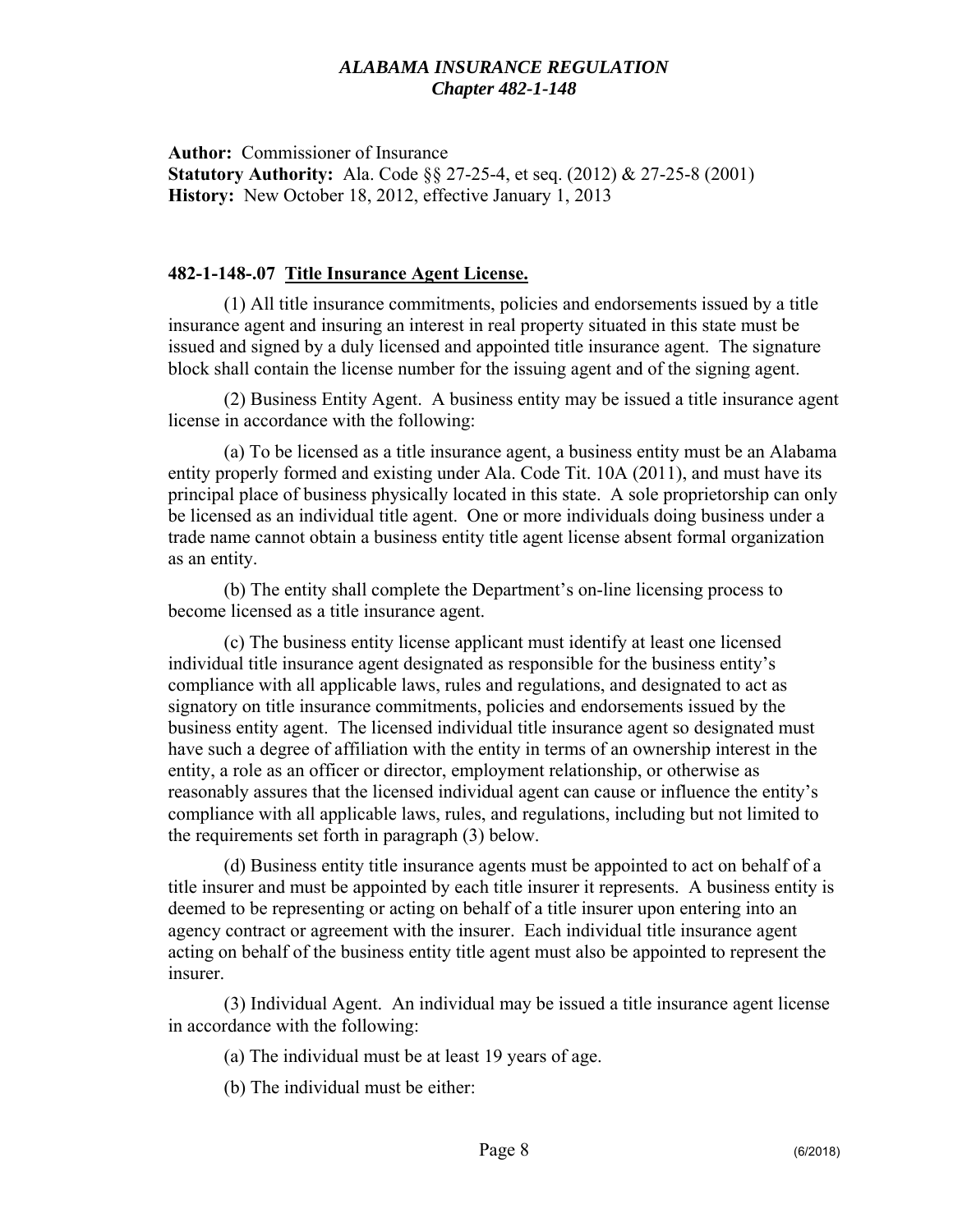1. An Alabama resident citizen.

2. A non-Alabama resident who is employed on a full-time basis by a duly licensed title insurance agent whose principal place of business is physically located in this state.

(c) The individual shall complete the Department's on-line licensing process to become licensed as a title insurance agent.

(d) Individual title insurance agents must be appointed to act on behalf of a title insurer and must be appointed by each insurer it represents.

(4) Unless exempt, an individual applicant must comply with the prelicensing education and examination requirements prior to making application for license as a title insurance agent.

(5) Instructions for the on-line licensing process, as it may change from time to time, will be provided on the Department's Web page.

(6) The initial fees for an individual title insurance agent license are set by statute and are listed on the Department's Web page.

(7) Subsequent changes in the name or address of a title agent must be reported within 30 days thereof. While there is no filing fee for reporting such changes, there is a penalty of \$50 for the failure to report the changes within 30 days. Instructions for the name and address change process, as it may change from time to time, will be provided on the Department's Web page.

(8)(a) Individual and business entity title insurance agents are subject to the license renewal process set forth in Rule 482-1-148-.08.

(b) If a title insurance agent license is not renewed in accordance with Rule 482- 1-148-.08, the license expires and all title insurer appointments are canceled.

(c) Within twelve months of expiration, the former licensee can reapply for a title insurance agent license without having to retake the prelicensing course or examination by following the instructions for the on-line license reinstatement process, as it may change from time to time, as directed on the Department's Web page. Upon receiving the reinstated license, the title agent may again be appointed by insurers by following the on-line appointment process.

(d) When former licensees have been without a license for over twelve months, they must comply with any applicable prelicensing course and examination requirements before again applying for a title insurance agent license.

(9) When a title insurance agent's license is suspended or revoked, the former licensee should contact the Legal Division of the Department to receive instructions should the former licensee desire to again become licensed.

**Author:** Commissioner of Insurance **Statutory Authority:** Ala. Code §§ 27-25-4, et seq. (2012) & 27-25-8 (2001) **History:** New October 18, 2012, effective January 1, 2013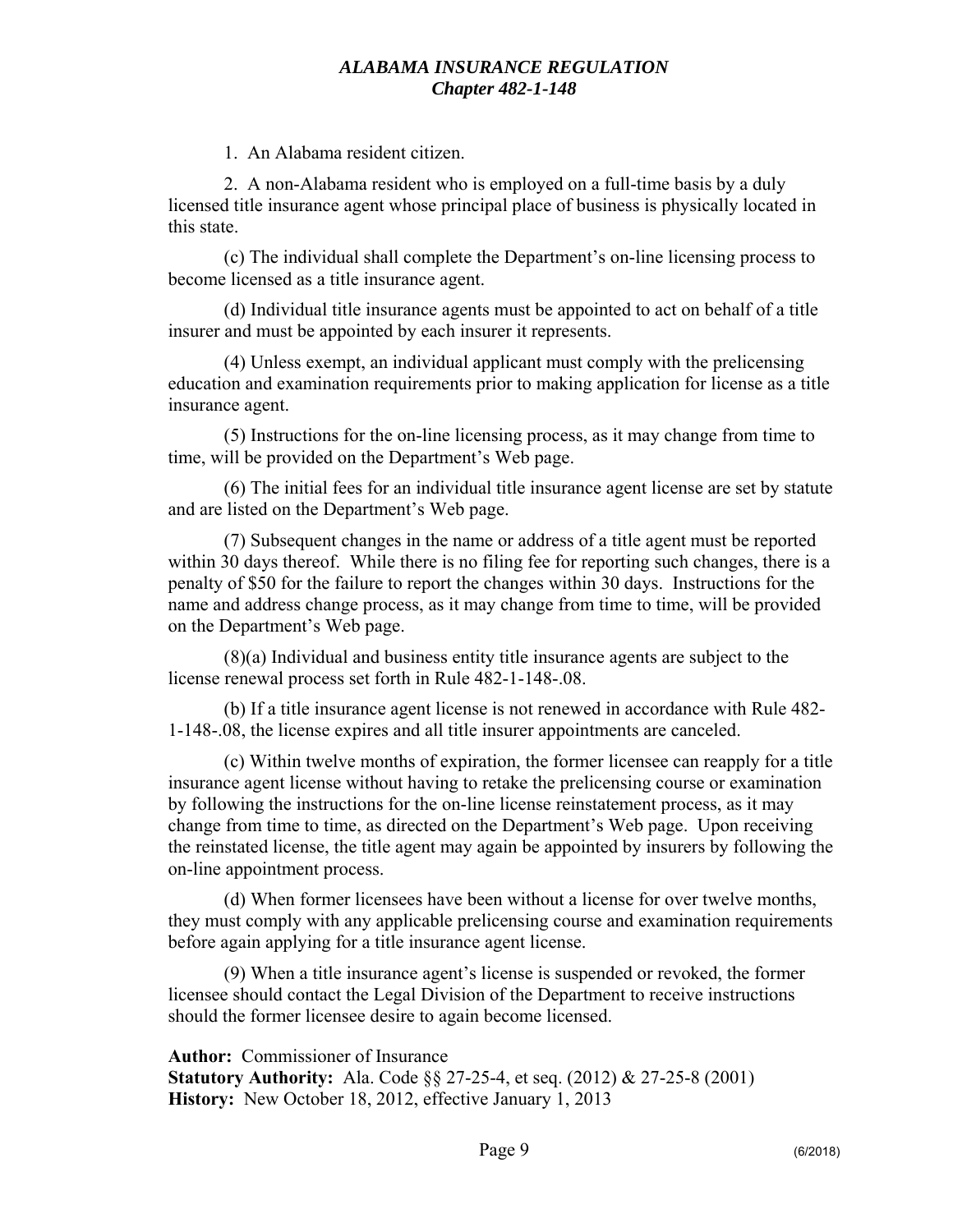#### **482-1-148-.08 Renewal of Licenses.**

(1) All title insurance agents licensed in the State of Alabama are required to complete an application for license renewal with the Department according to the schedule set forth in this rule, which shall include the payment of the applicable fees, as set forth below:

(a) For individual licensees:

1. For renewals received on or before the license expiration date, the biennial license renewal fee as required by Section  $27-25-4.7(a)(1)a.2$ . .............. \$40.00

2. For renewals received during the first 30 days following the license expiration date, the biennial license renewal fee plus the \$50.00 late renewal fee set forth in 27-25-4.7(a)(1)d. ...................................................................... \$90.00

3. For reinstatements received after the first 30 days following the license expiration date but within 12 months following the license expiration date, double the biennial license renewal fee required by Section 27-25- 4.7(a)(1)d., as required in Section 27-25-4.2(d) .................................................... \$80.00

(b) For business entity licensees:

1. For renewals received on or before the license expiration date, the biennial renewal license fee as required by Section 27-25-4.7(a)(1)b.2. ....... \$100.00

2. For renewals received during the first 30 days following the license expiration date, the biennial license renewal fee plus the \$50.00 late renewal fee set forth in 27-25-4.7(a)(1)d. .................................................................... \$150.00

(2)(a)1. All individual licensees shall renew their license biennially based on their month and year of birth.

2. Licensees Born in Even-numbered Years. The license of an individual licensee born in an even-numbered year will expire if not renewed at the end of the licensee's birth month in every even-numbered year.

3. Licensees Born in Odd-numbered Years. The license of an individual licensee born in an odd-numbered year will expire if not renewed at the end of the licensee's birth month in every odd-numbered year.

(b) Notice is hereby given that beginning approximately ninety (90) days prior to license expiration, individual licensees can access the Department's Web site for the purpose of completing their application for license renewal. An initial individual license shall not expire within the first ninety (90) days of its effective date.

(c) All individual licensees shall complete an application for license renewal on the Department's Web site by the license expiration date, to include payment of the applicable fee as set forth in paragraph (1).

(3)(a) Expiration of Business Entity Title Insurance Agent Licenses. All business entity title insurance agent licenses shall expire if not renewed on December 31 of every even-numbered year, except an initial business entity license issued on or after October 1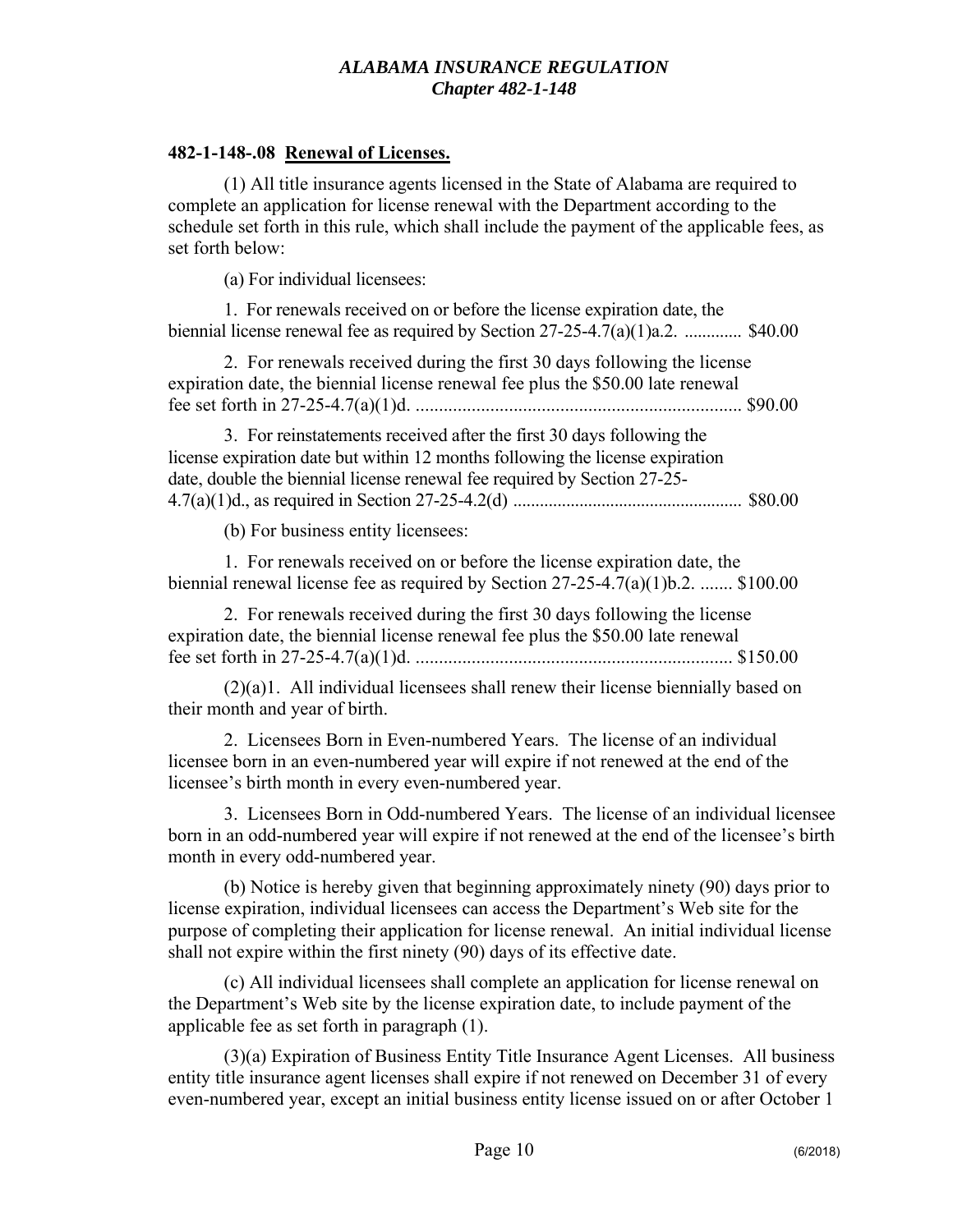of an even-numbered year shall not expire until December 31 of the next even-numbered year.

(b) Notice is hereby given that beginning on October 1 next preceding license expiration, business entity licensees can access the Department's Web site for the purpose of completing their application for license renewal.

(c) All business entity licensees shall complete an application for license renewal on the Department's Web site prior to license expiration, to include payment of the applicable fee as set forth in paragraph (1). Any license not renewed by the license expiration date may still be renewed during the first 30 days following expiration, with reinstatement retroactive to the expiration date, by paying the applicable fee set forth in paragraph (1).

**Author:** Commissioner of Insurance **Statutory Authority:** Code of Alabama 1975, §§ 27-25-4.2 & 27-25-8 **History:** New October 18, 2012, effective January 1, 2013; Revised June 14, 2018, Effective January 1, 2019

## **482-1-148-.09 Continuing Education.**

(1)(a) Individual licensees shall satisfactorily complete such courses or programs of instruction as may be approved in accordance with this chapter in the minimum number of 24 classroom hours, 3 hours of which shall be on the topic of ethics, in order to be eligible to renew a title insurance agent license, except as otherwise indicated in this rule.

(b) Licensees Born in Even-numbered Years, Renewal in 2014. Along with the renewal of license due to be completed in accordance with paragraph (2) of Rule 482-1- 148-.08 in the year 2014, every individual licensee born in an even-numbered year shall satisfactorily complete such courses or programs of instruction as may be approved in accordance with this chapter in the minimum number of 12 classroom hours, 2 hours of which shall be on the topic of ethics. This represents a temporary, transitional reduction in the hours as authorized in Section 27-25-4.8(d) and is applicable only for the first renewals under the new law.

(c) Licensees Born in Odd-numbered Years, Renewal in 2015 and thereafter. Along with the renewal of license due to be completed in accordance with paragraph (2) of Rule 482-1-148-.08 in the year 2015 and in every other year thereafter, every individual licensee born in an odd-numbered year shall satisfactorily complete such courses or programs of instruction as may be approved in accordance with this chapter in the minimum number of 24 classroom hours, 3 hours of which shall be on the topic of ethics.

(d) Licensees Born in Even-numbered Years, Renewal in 2016 and thereafter. Along with the renewal of license due to be completed in accordance with paragraph (2) of Rule 482-1-148-.08 in the year 2016 and in every other year thereafter, every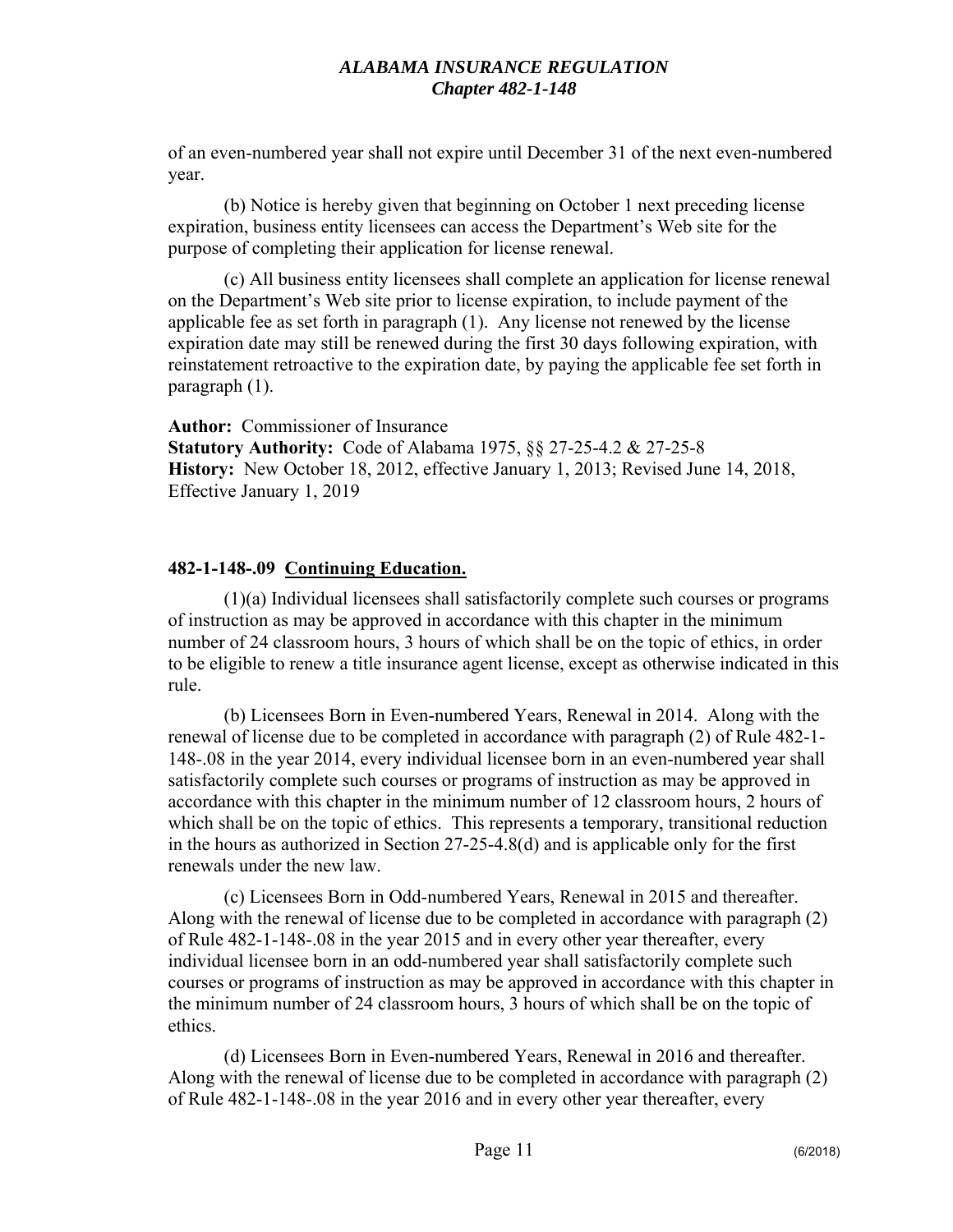individual licensee born in an even-numbered year shall satisfactorily complete such courses or programs of instruction as may be approved in accordance with this chapter in the minimum number of 24 classroom hours, 3 hours of which shall be on the topic of ethics.

(2) A person teaching any approved course of instruction or lecturing at any approved seminar or program shall qualify for the same number of classroom hours as would be granted to a person taking and successfully completing such course, seminar or program.

(3) No title insurance agent may receive credit for any approved course more than once for any reporting period.

(4) For the purposes of this chapter, "classroom hour" shall mean a unit of at least fifty (50) minutes of participation in an approved course. This unit of measure shall apply to any classroom course, correspondence course, internet course, or other program or seminar of instruction approved by the Commissioner. Not more than ten (10) minutes of any sixty (60) minute period may be used for breaks, roll-taking, or administrative instructions. The total classroom hours, sometimes also referred to as "credit hours," for an approved course will be assigned by the Department in the course approval process.

(5) Title insurance agents who have been licensed for less than one full year prior to the license expiration date are not required to complete the continuing education requirements of this rule.

**Author:** Commissioner of Insurance **Statutory Authority:** Ala. Code §§ 27-25-4, et seq. (2012) & 27-25-8 (2001) **History:** New October 18, 2012, effective January 1, 2013

# **482-1-148-.10 Continuing Education Providers.**

(1) The Commissioner shall approve and authorize providers of continuing education courses and programs, and will designate any such course as being acceptable for the purposes of this chapter. Each such authority holder must apply annually for the continued authority to offer continuing education courses in this state.

(2) The courses or programs of instruction successfully completed which shall be deemed to meet the Commissioner's standards for continuing educational requirements and the number of classroom hours for which they are equivalent are:

(a) Any course or program of instruction or seminar shall, subject to the approval of the Commissioner, qualify for the equivalency of the number of classroom hours assigned thereto by the Commissioner.

(b) Any correspondence or internet course approved by the Commissioner shall qualify for the equivalency of the number of classroom hours assigned thereto by the Commissioner. To be approved, a correspondence or internet course must include an appropriate testing instrument requiring a grade of 70 percent to successfully complete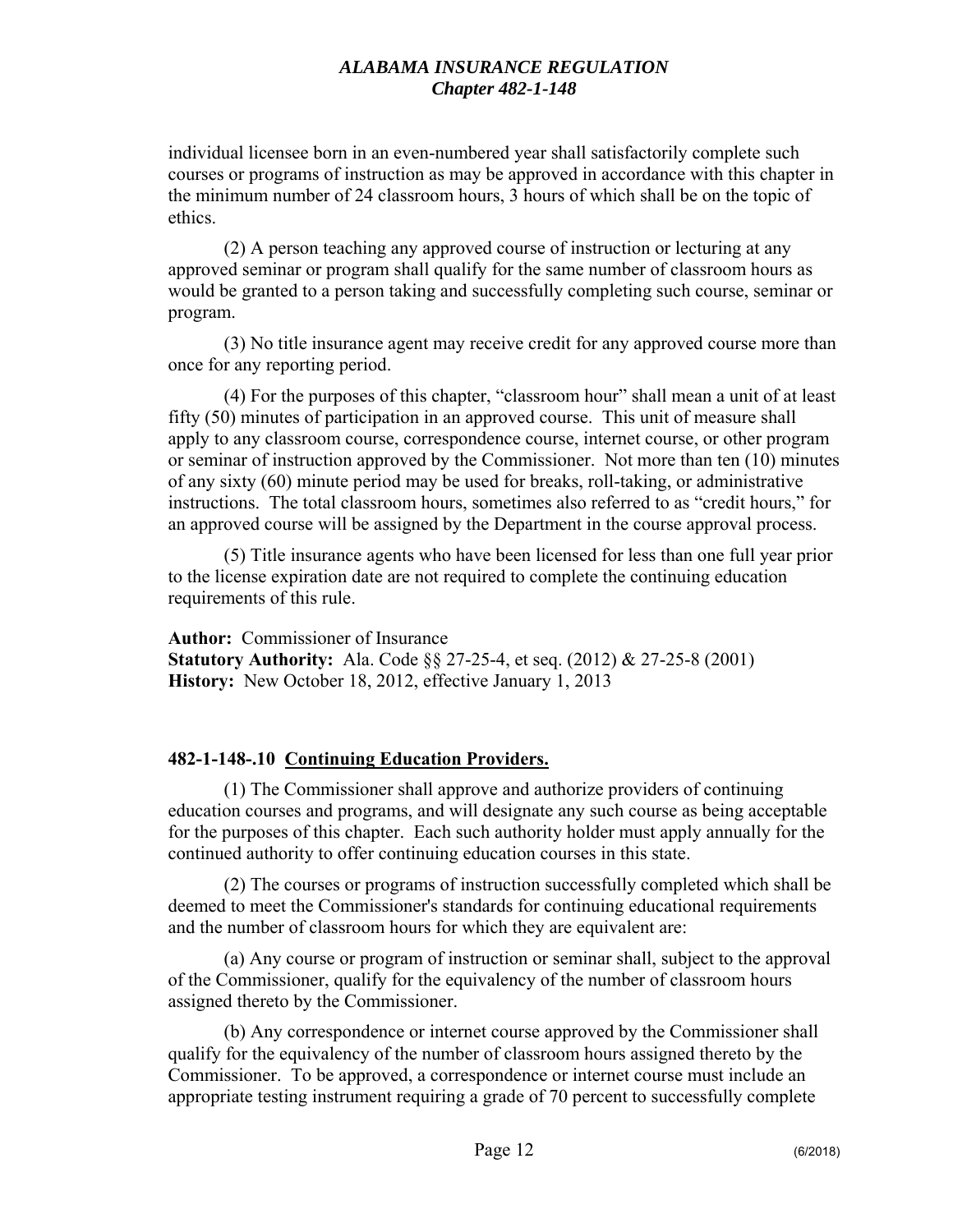the course. The examination must be administered by a third party proctor, who must sign an affidavit attesting to the fact that the student received no outside assistance in the completion of the final examination. The proctor cannot be a friend, relative, or coworker of the licensee, nor anyone with a financial interest in the success of the licensee taking the examination.

(3) The commissioner shall not approve a course under this chapter:

(a) That is designed as a prelicensing course required by Section 27-25-4.3(a).

(b) Which deals only with office skills.

(c) Which concerns sales promotion and sales techniques.

(d) Which deals with motivation, psychology or time management.

(4) Every authorized provider of continuing education courses in this state shall, in accordance with the online process approved by the Commissioner, file a record of all licensees successfully completing each course or program within ten (10) days of the date said course or program is completed. In the case of a correspondence or internet course, this record shall be filed within ten (10) days of the date the provider assigns a grade to the final examination required in subparagraph  $(2)(b)$ .

(5) At the time of filing its original application for authority as a continuing education course provider, each provider shall pay a filing fee of \$300.00. Each year thereafter, every provider shall pay a renewal fee for the continuation of the authority to offer continuing education courses in this state of \$100.00. This renewal fee shall be paid each year during the renewal period of November 1 to December 31. If the renewal application and fee are not received by December 31, the provider approval and all courses approved for that provider will expire.

(6) At the time of filing for course approval, providers shall pay a course approval filing fee of \$50.00 for each education course or program to be offered in this state. Once approved, no additional filing shall be required for a particular course or program unless the course materially changes. Please note that should the provider authority expire as indicated above, all courses approved for that provider will also expire. Should the provider again become authorized, all courses must be submitted for approval and the course approval fee indicated above must be paid for each such course.

**Author:** Commissioner of Insurance **Statutory Authority:** Ala. Code §§ 27-25-4, et seq. (2012) & 27-25-8 (2001) **History:** New October 18, 2012, effective January 1, 2013

#### **482-1-148-.11 Appointments.**

(1) All title insurance agents, including individuals and business entities, must be appointed by any and all title insurers they represent.

(2) All appointments are handled on-line through NIPR.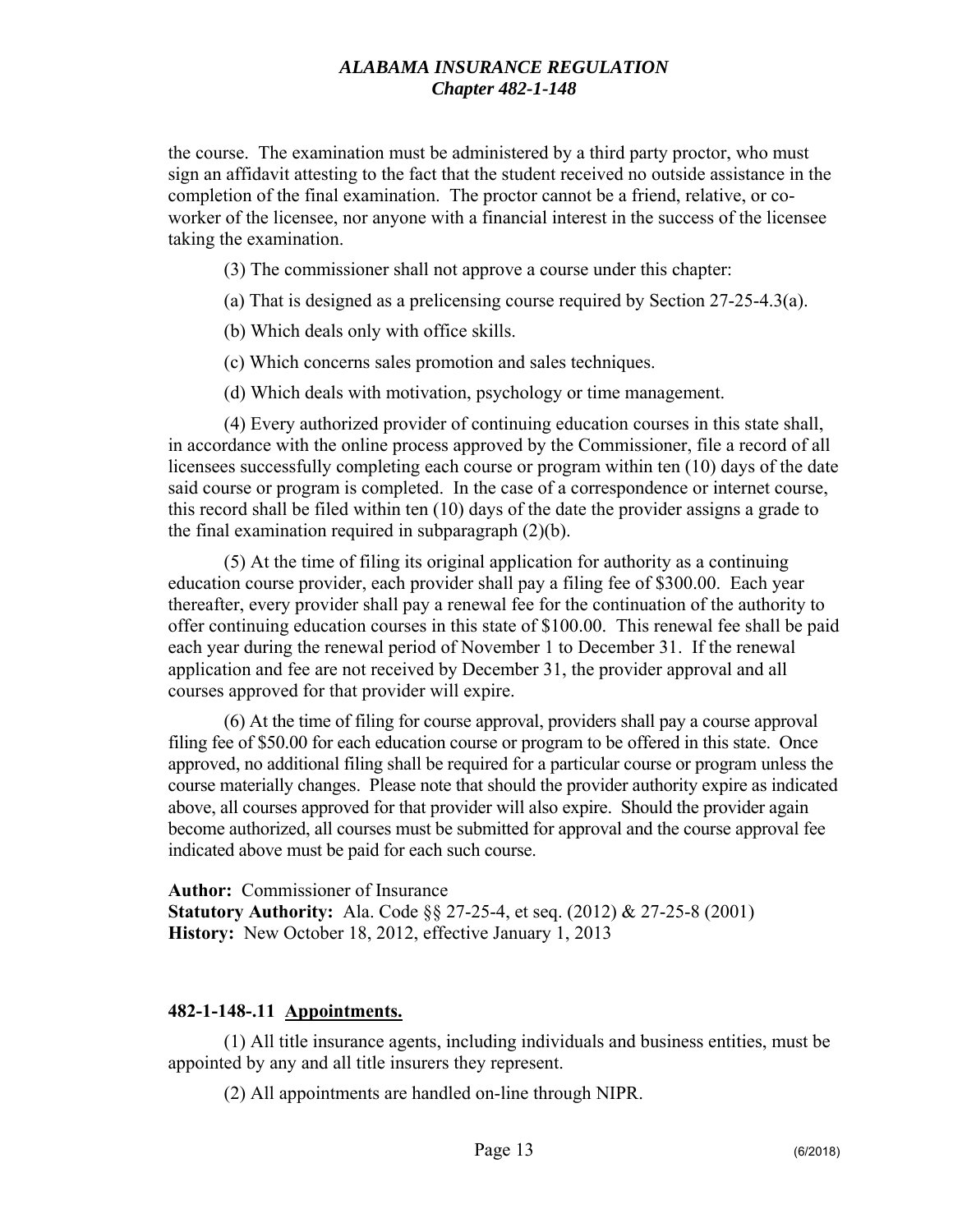(3) The notice of appointment shall be completed by the insurer within 15 days from the date the agency contract is executed or the first insurance application is submitted, whichever occurs first.

(4) Insurers may terminate an appointment at any time, subject to the appointee's contract rights, if any. If a licensee wishes to cancel an insurer appointment, the licensee should request the insurer to cancel the appointment. All appointment cancellations are handled on-line through NIPR.

(5) Insurers shall comply with the appointment continuation requirements set forth in Chapter 482-1-109.

(6) The fees associated with appointments are as follows:

(a) Notice of appointment fee, per agent per company, as required by Section 27-25-4.7(a)(2)a ....................................................................................... \$30.00

(b) Annual continuation of appointment fee, per agent per company, as required by Section 27-25-4.7(a)(2)b .............................................................. \$10.00

**Author:** Commissioner of Insurance

**Statutory Authority:** Ala. Code §§ 27-25-4, et seq. (2012) & 27-25-8 (2001) **History:** New October 18, 2012, effective January 1, 2013

# **482-1-148-.12 Compliance.**

(1)(a) Every title insurance agent subject to this chapter shall complete an application for license renewal in accordance with Rule 482-1-148-.08.

(b) The license of any individual or business entity title insurance agent failing to complete the application for license renewal within the time specified in paragraph (2) of Rule 482-1-148-.08 will expire but there is a 30-day grace period following the expiration during which time the licensee can renew with payment of the late fee plus the renewal fee. If the licensee shall complete the application for license renewal prior to the end of said 30-day grace period, along with the payment of the applicable fees, the license will not expire.

(2) Any licensee completing an application for license renewal in accordance with paragraph (1) above but failing to meet the educational requirements imposed by this chapter within the times set forth in this chapter will not be renewed until the licensee shall have complied with the educational requirements of this chapter.

(3) If the licensee has complied with the educational requirements of Rule 482-1- 148-.10 and has otherwise complied with this chapter, the license will be renewed.

**Author:** Commissioner of Insurance

**Statutory Authority:** Ala. Code §§ 27-25-4, et seq. (2012) & 27-25-8 (2001) **History:** New October 18, 2012, effective January 1, 2013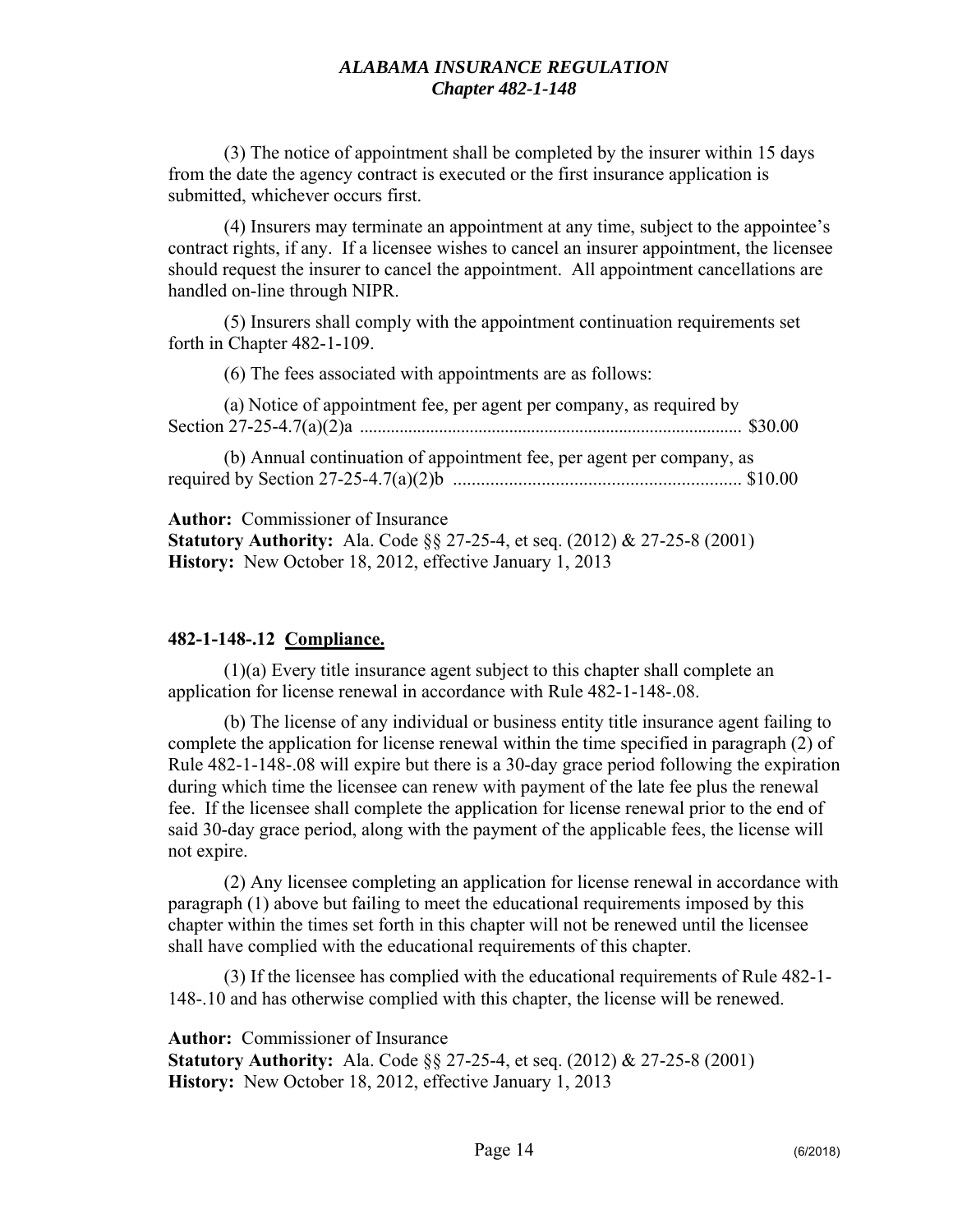## **482-1-148-.13 Effect of Disciplinary Actions.**

(1) The willful violation of any material provision of this chapter may subject a licensee to an administrative proceeding.

(2) By means of a settlement agreement and consent order, or by order issued after other appropriate administrative proceedings, an applicant may be issued a license on a probationary basis or an existing licensee may be placed on probation for a specified period of time or until certain specified conditions are complied with. A licensee on probation is allowed to become or remain licensed and to renew an existing license, as applicable, if the licensee has complied or is complying with the conditions specified in the settlement agreement, consent order, or other order imposing the probation during the stated term of the probation. During the term of the probation, the licensee remains subject to all applicable requirements of the Insurance Code, including, but not limited to, requirements concerning continuing education and license renewal. If so stated in the settlement agreement and consent order or in the order imposing the probation, failure to comply with the conditions set forth in the probation order may result in the immediate suspension or revocation of the license without further administrative proceedings.

(3) By means of a settlement agreement and consent order, or by order issued after other appropriate administrative proceedings, the license of a licensee may be suspended for either a specified period of time or until certain specified conditions are complied with subject to the following:

(a) During the term of the suspension, the licensee may not engage in any actions or activity for which the license is required, but remains subject to all applicable requirements of the Insurance Code, including, but not limited to, requirements concerning continuing education.

(b) A suspended license may not be renewed if the renewal date occurs during the suspension term.

(c) A suspension is lifted upon expiration of its term or, if based on compliance with specified conditions, by an order issued upon the licensee's showing that the conditions have been met or complied with, or by an order issued after consideration of an application to lift the suspension has been submitted by the licensee. Upon lifting of the suspension, the license is deemed reinstated unless the license has expired or has otherwise terminated during the suspension term.

(d) If the license has expired or otherwise terminated during the suspension term less than twelve (12) months before the date on which the suspension is lifted, the licensee may immediately apply for a license without complying with any applicable prelicensing course and examination requirements but will be subject to any applicable continuing education requirements. If over twelve (12) months have elapsed between the expiration or other termination of the license and lifting of the suspension, the licensee must comply with any applicable prelicensing course and examination requirements prior to applying for the license.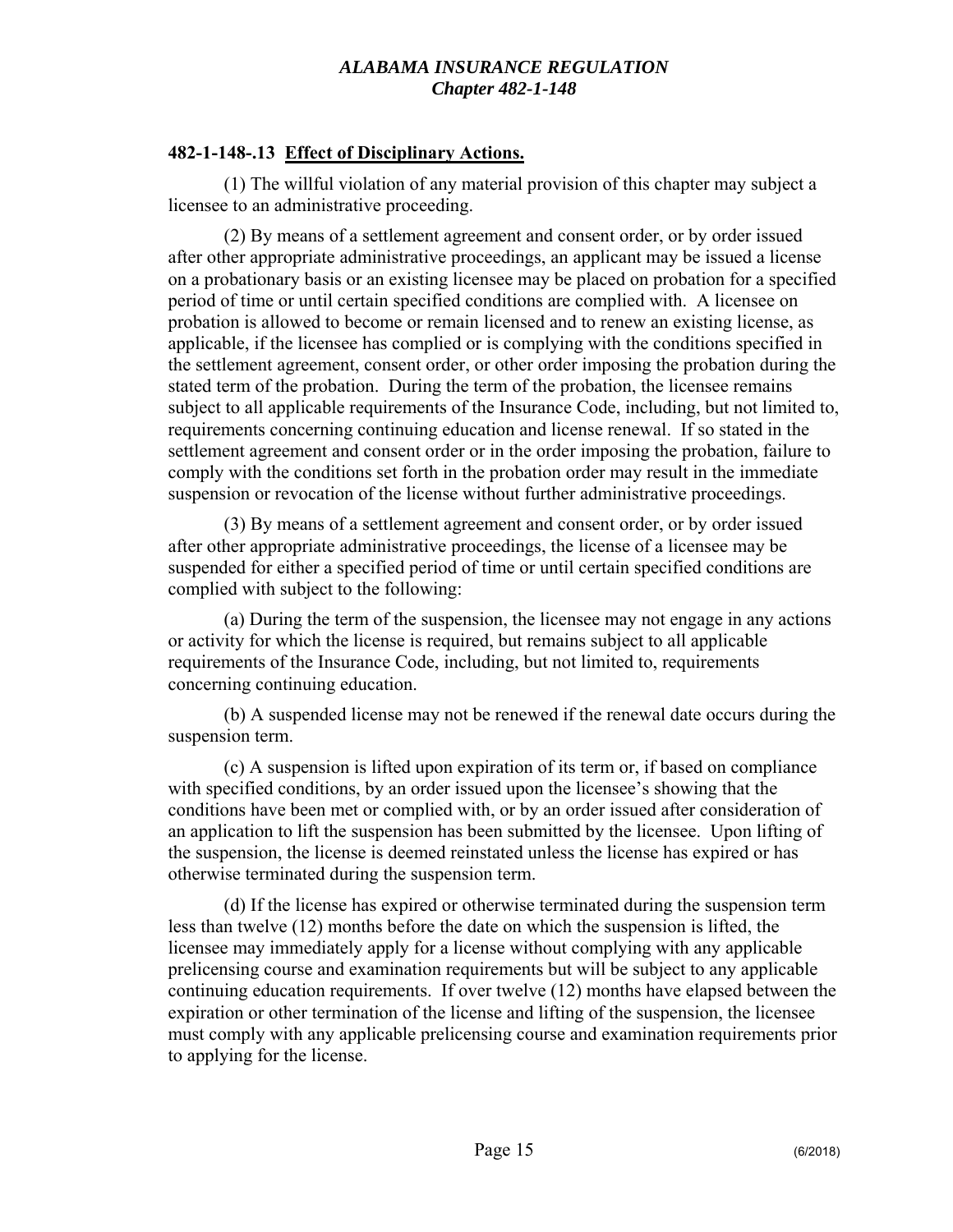(4) By means of a settlement agreement and consent order, or by order issued after other appropriate administrative proceedings, the license of a licensee may be revoked subject to the following:

(a) The Commissioner's acceptance of a "voluntary surrender" of a license in lieu of administrative proceedings to revoke the license is deemed a revocation for purposes of this section irrespective of whether the settlement agreement and consent order or other order, or information provided by the Department to the NAIC, characterizes the action as a "revocation."

(b) From and after the date of revocation, the licensee may not engage in any actions or activity for which the license is required.

(c) A person whose license has been revoked must apply to the Commissioner for permission to apply for any form of license issued through the Department. Such application cannot be made before expiration of the later to occur of two (2) years after the revocation date or such longer period as may be specified in the revocation order. The application may be in the form of a letter addressed to the Commissioner with such attachments as the applicant may deem appropriate. Whether to grant such permission is at the sole discretion of the Commissioner and is dependent upon the receipt of satisfactory proof that the applicant has complied with such conditions for seeking a license, if any, specified in the revocation order, the conditions which led to the revocation have been corrected, and the possibility of recurrence of the conditions has been substantially mitigated or eliminated and should no longer be used to prevent the reapplication for license.

(d) If satisfied that reasons for the revocation are no longer present and should not be used to prevent the applicant from again becoming licensed, the Commissioner shall issue an order authorizing the applicant to again apply for a license. The applicant must comply with any applicable prelicensing course and examination requirements as if the applicant is initially applying for a license prior to applying for the license.

**Author:** Commissioner of Insurance **Statutory Authority:** Ala. Code §§ 27-25-4, et seq. (2012) & 27-25-8 (2001) **History:** New October 18, 2012, effective January 1, 2013

# 482-1-148-.14 **Transitory provisions.**

(1) Replacement Licenses.

(a) In accordance with Section 27-25-4.8(b), each title insurance agent certificate of authority existing on December 31, 2012, will be renewed in accordance with Chapter 482-1-109, a replacement title insurance agent license will be issued to the agent and a title insurance agent appointment will be entered appointing the agent by the company. The replacement license will authorize the title insurance agent to continue to issue title insurance policies in the same manner as permitted in Section 27-25-4 prior to the amendments by Act 12-397.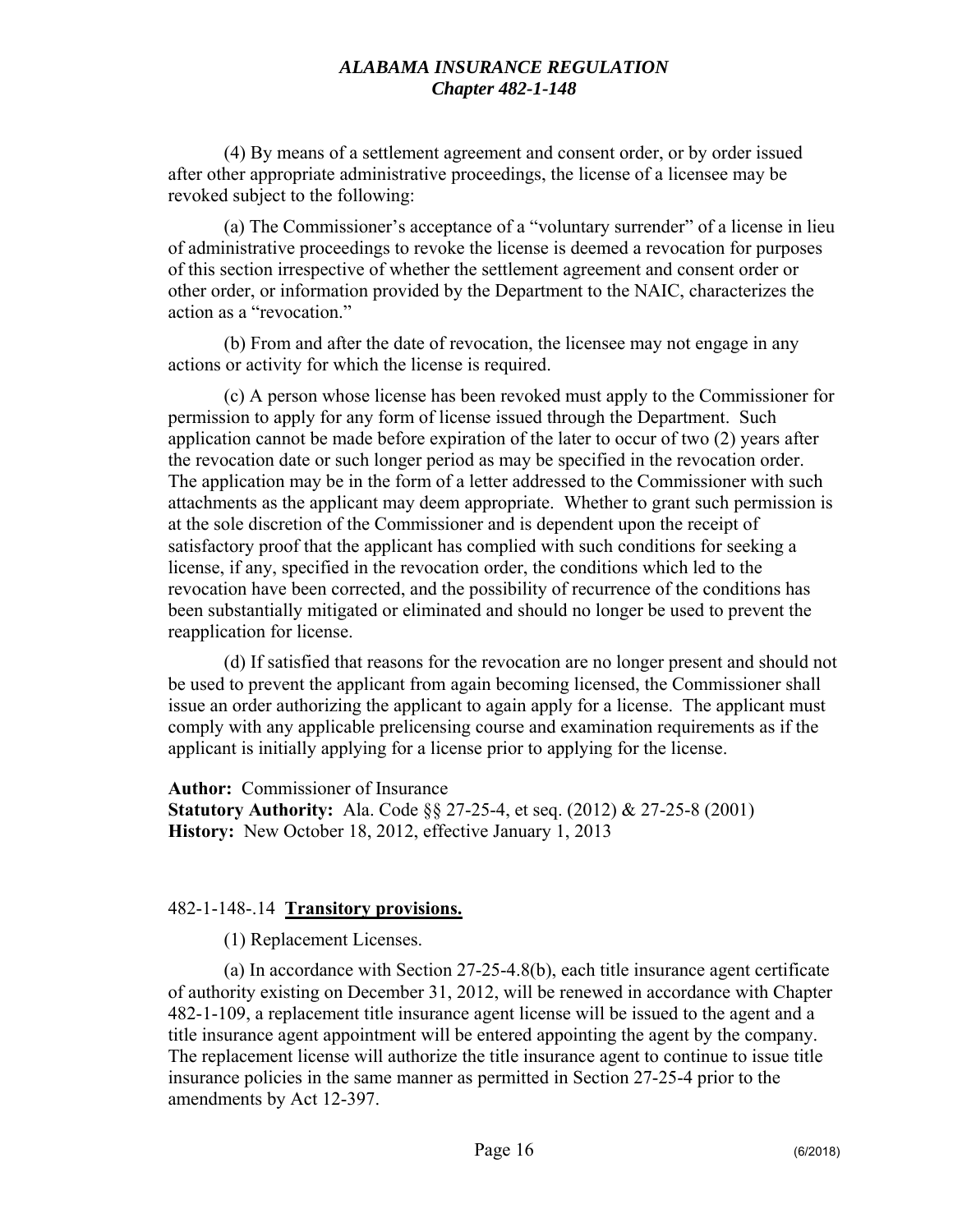(b) The replacement license described in paragraph (a) is valid for up to six months, during which time the agent must apply for a new license. Upon issuance of a new title insurance agent license, the appointment will be transferred to the new license. The title insurer will not have to pay another appointment fee when the replacement license is swapped for the new license, but will pay for any new agents licensed under the new law.

(2) Fingerprinting.

(a) In accordance with Section 27-25-4.8(e), the Commissioner can delay enforcement of the fingerprinting requirement for up to 24 months following January 1, 2013, to allow for implementation.

(b) A separate regulation will be promulgated to provide the requirements and procedures for fingerprinting.

(3) Temporary Title Insurance Agent License.

(a) In accordance with Section 27-25-4.8(f), until such time as the title insurance agent examination is implemented, any individual qualified for a title insurance agent license except as to the prelicensing course and examination requirements set forth in this Chapter, may be issued a temporary title insurance agent license.

(b) The individual will complete licensing process as set forth in Rule 482-1-148- .07, but will indicate the individual has not passed the examination.

(c) If approved, the temporary title insurance agent license will be valid for a period of time not to exceed three months following implementation of the title insurance agent examination.

(d) If necessary according to the renewal schedule set forth in Rule 482-1-148- .08, a temporary title insurance agent license may be renewed once.

(e) Temporary title insurance agents will be provided advance notice of the examination implementation date.

**Author:** Commissioner of Insurance **Statutory Authority:** Ala. Code §§ 27-25-4, et seq. (2012) & 27-25-8 (2001) **History:** New October 18, 2012, effective January 1, 2013

# **482-1-148-.15 Severability and Effective Date.**

(1) If any rule or portion of a rule or its applicability to any person or circumstance is held invalid by a court, the remainder of this chapter or the applicability of the provision to other persons or circumstances shall not be affected.

(2) This chapter shall become effective January 1, 2013, upon its approval by the Commissioner of Insurance and upon its having been on file with the Legislative Reference Service for 35 days, subject to review by the Joint Committee on Administrative Regulation Review.